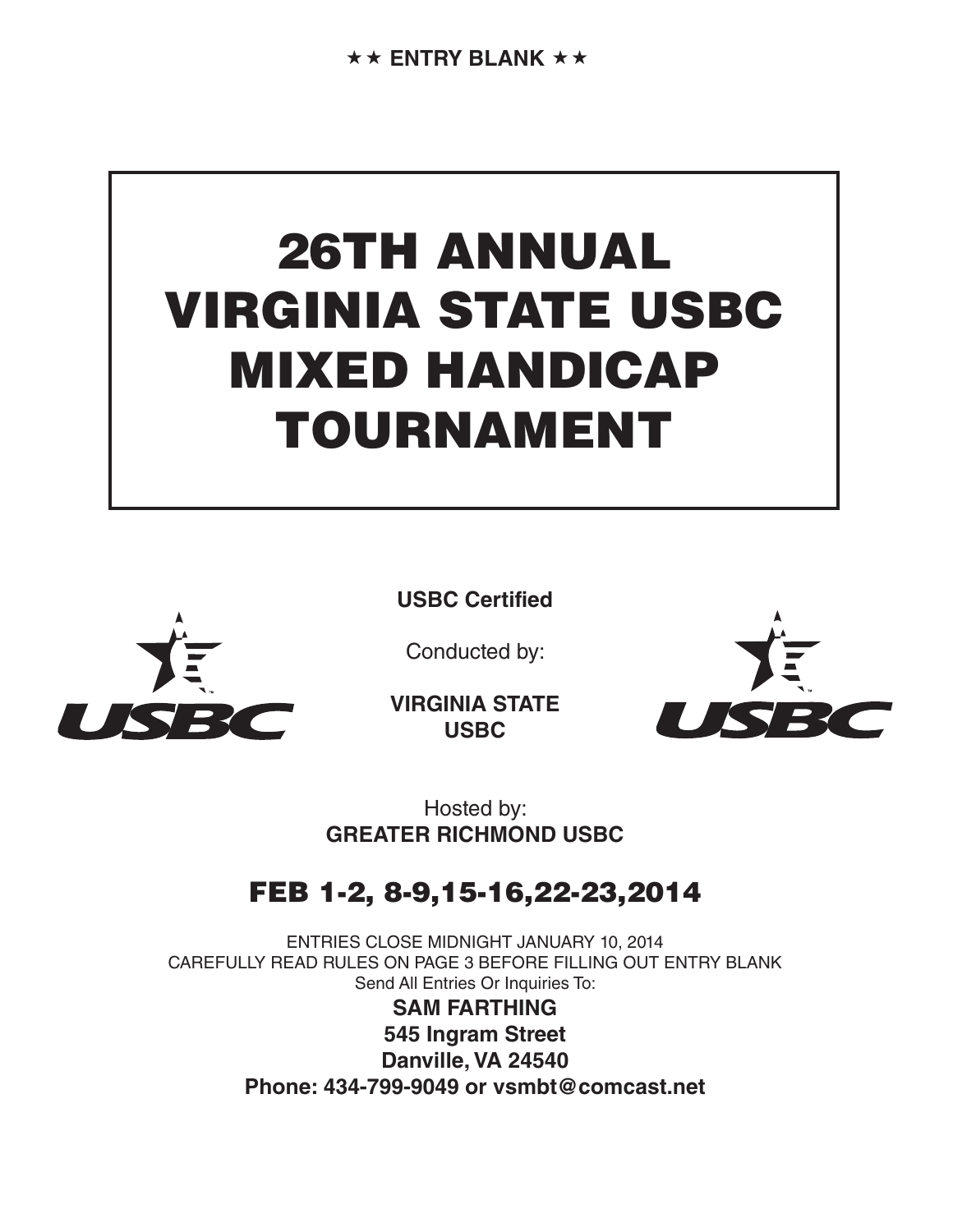# **2014 2014 VIRGINIA STATE USBC 26TH ANNUAL HANDICAP TOURNAMENT**

| PLEASE READ THE RULES FIRST - TYPE OR PRINT AND FILL ALL SPACES COMPLETELY & CLEARLY                                                                                                                                                                                                                    |                                                                                                                                                              |                                                                             |                             |                                                                                                                                                                                                                                                                                                                                                                                                                                                                                                                                                                          |                                                                  |                                                                      |             |                                                    |      |             |             |  |
|---------------------------------------------------------------------------------------------------------------------------------------------------------------------------------------------------------------------------------------------------------------------------------------------------------|--------------------------------------------------------------------------------------------------------------------------------------------------------------|-----------------------------------------------------------------------------|-----------------------------|--------------------------------------------------------------------------------------------------------------------------------------------------------------------------------------------------------------------------------------------------------------------------------------------------------------------------------------------------------------------------------------------------------------------------------------------------------------------------------------------------------------------------------------------------------------------------|------------------------------------------------------------------|----------------------------------------------------------------------|-------------|----------------------------------------------------|------|-------------|-------------|--|
| <b>CAPTAIN'S NAME</b><br><b>TEAM NAME</b><br><b>PHONE</b>                                                                                                                                                                                                                                               |                                                                                                                                                              |                                                                             |                             |                                                                                                                                                                                                                                                                                                                                                                                                                                                                                                                                                                          |                                                                  |                                                                      |             |                                                    |      |             |             |  |
| ADDRESS                                                                                                                                                                                                                                                                                                 | <b>CITY</b>                                                                                                                                                  |                                                                             |                             |                                                                                                                                                                                                                                                                                                                                                                                                                                                                                                                                                                          | <b>ZIP</b><br><b>STATE</b>                                       |                                                                      |             |                                                    |      |             |             |  |
| NAME OF YOUR LOCAL<br><b>BOWLING ASSOCIATION</b>                                                                                                                                                                                                                                                        | <b>CITY WHERE</b><br>YOU BOWL                                                                                                                                |                                                                             |                             |                                                                                                                                                                                                                                                                                                                                                                                                                                                                                                                                                                          | <b>ENTERING</b><br><b>AVERAGE</b>                                |                                                                      |             | IF BOWLING ALL<br>H EVENTS, CHECK                  |      |             |             |  |
| TYPE OR PRINT LEGIBLY THE BOWLER'S NAME                                                                                                                                                                                                                                                                 | <b>BOWLER ID</b>                                                                                                                                             |                                                                             |                             |                                                                                                                                                                                                                                                                                                                                                                                                                                                                                                                                                                          | <b>FINAL</b>                                                     | D<br><b>CURRENT</b><br>$\mathsf C$                                   |             | <b>SCRATCH EVENT</b>                               |      |             |             |  |
| AS IT APPEARS IN THE YEARBOOK<br>LAST<br><b>FIRST</b>                                                                                                                                                                                                                                                   |                                                                                                                                                              |                                                                             |                             |                                                                                                                                                                                                                                                                                                                                                                                                                                                                                                                                                                          | $12 - 13$                                                        | AVERAGE<br><b>JAN. 1, 2014</b> P                                     |             |                                                    |      | OFFICE USE  |             |  |
| 1                                                                                                                                                                                                                                                                                                       |                                                                                                                                                              |                                                                             |                             |                                                                                                                                                                                                                                                                                                                                                                                                                                                                                                                                                                          |                                                                  |                                                                      |             |                                                    |      | TDSA        |             |  |
| $\overline{c}$                                                                                                                                                                                                                                                                                          |                                                                                                                                                              |                                                                             |                             |                                                                                                                                                                                                                                                                                                                                                                                                                                                                                                                                                                          |                                                                  |                                                                      |             |                                                    | TDSA |             |             |  |
| 3                                                                                                                                                                                                                                                                                                       |                                                                                                                                                              |                                                                             |                             |                                                                                                                                                                                                                                                                                                                                                                                                                                                                                                                                                                          |                                                                  |                                                                      |             | TDSA                                               |      |             |             |  |
| M <sub>F</sub><br>4                                                                                                                                                                                                                                                                                     |                                                                                                                                                              |                                                                             |                             |                                                                                                                                                                                                                                                                                                                                                                                                                                                                                                                                                                          |                                                                  |                                                                      |             | TDSA                                               |      |             |             |  |
|                                                                                                                                                                                                                                                                                                         |                                                                                                                                                              |                                                                             | <b>TEAM DATES AND TIMES</b> |                                                                                                                                                                                                                                                                                                                                                                                                                                                                                                                                                                          |                                                                  |                                                                      |             |                                                    |      |             |             |  |
| <b>TEAM EVENT</b><br><b>Bowl America Short Pump</b>                                                                                                                                                                                                                                                     | MAKE ALL CHECKS PAYABLE TO:<br>VIRGINIA STATE MIXED<br><b>TOURNAMENT FUND</b>                                                                                |                                                                             | <b>DATES</b>                |                                                                                                                                                                                                                                                                                                                                                                                                                                                                                                                                                                          | FEBRUARY 1-2<br>FEBRUARY 22-23<br>FEBRUARY 8-9<br>FEBRUARY 15-16 |                                                                      |             |                                                    |      |             |             |  |
| 4400 Pouncey Tract Road                                                                                                                                                                                                                                                                                 | AMOUNT MAILED WITH ENTRY                                                                                                                                     | SAT 8:00 AM - 11:00 AM - 2:00 PM                                            |                             |                                                                                                                                                                                                                                                                                                                                                                                                                                                                                                                                                                          |                                                                  |                                                                      |             |                                                    |      |             |             |  |
| Glenn Allen, VA 23060                                                                                                                                                                                                                                                                                   | 4 PERSON TEAM EVENT<br>\$80.00 PER TEAM                                                                                                                      | \$                                                                          | <b>TIMES</b>                |                                                                                                                                                                                                                                                                                                                                                                                                                                                                                                                                                                          | SUN 8:00 AM - 11:00 AM - 2:00 PM                                 |                                                                      |             |                                                    |      |             |             |  |
|                                                                                                                                                                                                                                                                                                         | <b>DOUBLES EVENT</b>                                                                                                                                         |                                                                             | 1st CHOICE                  |                                                                                                                                                                                                                                                                                                                                                                                                                                                                                                                                                                          |                                                                  | 2nd CHOICE                                                           |             | 3rd CHOICE                                         |      | 4th CHOICE  |             |  |
|                                                                                                                                                                                                                                                                                                         | \$40.00 PER TEAM                                                                                                                                             | \$                                                                          | <b>DATE</b>                 | <b>TIME</b>                                                                                                                                                                                                                                                                                                                                                                                                                                                                                                                                                              | <b>DATE</b>                                                      | <b>TIME</b>                                                          | <b>DATE</b> | <b>TIME</b>                                        |      | <b>DATE</b> | <b>TIME</b> |  |
| <b>Entry Fee Per Person Per Event</b>                                                                                                                                                                                                                                                                   | <b>SINGLES EVENT</b><br>\$20.00 PER PERSON                                                                                                                   | \$                                                                          |                             |                                                                                                                                                                                                                                                                                                                                                                                                                                                                                                                                                                          |                                                                  |                                                                      |             |                                                    |      |             |             |  |
| SINGLES DOUBLES<br><b>TEAM</b><br>\$6.00<br>\$6.00<br>PRIZE FEE<br>\$6.00<br><b>TOURNAMENT</b><br><b>EXPENSE FEE</b><br><b>INCLUDES</b><br>LINAGE<br>\$13.00<br>\$13.00<br>\$13.00<br>SCHOLARSHIPS \$1.00<br>\$1.00<br>\$1.00<br><b>TOTAL</b><br>\$20.00<br>\$20.00<br>\$20.00<br>ALL EVENTS (OPTIONAL) | ALL EVENTS HCP<br>\$6.00 PER PERSON<br>ALL EVENTS SCRATCH<br>\$6.00 PER PERSON<br><b>AMOUNT RECEIVED</b><br><b>TOTAL</b><br>ENTRIES CLOSE - JANUARY 10, 2014 | \$<br>\$<br>\$                                                              |                             | CHECK YOUR AVERAGE<br>BE SURE YOU USE THE CORRECT AVERAGE. IF YOU HAVE BEEN RE-<br>RATED BY ANY OTHER TOURNAMENT MANAGER BE SURE TO READ<br>RULE 319e AND ABIDE BY THE RULE. TOURNAMENT MANAGER WILL BE<br>CHECKING WITH OTHER TOURNAMENT MANAGERS. IF YOU ARE USING<br>A CURRENT AVERAGE, BE SURE TO SEND A VERIFICATION OF THE<br>AVERAGE SIGNED BY THE LEAGUE SECRETARY OF THE LEAGUE IN<br>WHICH YOU HAVE THE HIGHEST AVERAGE. THIS VERIFICATION MUST<br>SHOW NUMBER OF PINS AND ALSO THE NUMBER OF GAMES. SEE<br><b>RULE #5.</b><br>SCRATCH ALL EVENT SEE RULE #16. |                                                                  |                                                                      |             |                                                    |      |             |             |  |
| \$6.00<br>THERE WILL BE A \$35.00 FEE FOR<br>ALL CHECKS RETURNED                                                                                                                                                                                                                                        |                                                                                                                                                              |                                                                             | Ţ-<br>$D -$                 |                                                                                                                                                                                                                                                                                                                                                                                                                                                                                                                                                                          | <b>ENTERING</b><br><b>AVERAGE</b>                                |                                                                      |             | <b>IF BOWLING ALL</b><br><b>EVENTS, CHECK</b><br>H |      |             |             |  |
| TYPE OR PRINT LEGIBLY THE BOWLER'S NAME<br>AS IT APPEARS IN THE YEARBOOK<br>LAST<br><b>FIRST</b>                                                                                                                                                                                                        |                                                                                                                                                              | <b>BOWLER ID</b>                                                            |                             | <b>FINAL</b><br>12-13                                                                                                                                                                                                                                                                                                                                                                                                                                                                                                                                                    | JAN. 1.<br>2014<br>AVERAGE                                       | D<br>C<br>P                                                          |             | <b>SCRATCH</b><br><b>EVENT</b>                     |      |             |             |  |
| 1                                                                                                                                                                                                                                                                                                       |                                                                                                                                                              |                                                                             |                             |                                                                                                                                                                                                                                                                                                                                                                                                                                                                                                                                                                          |                                                                  |                                                                      |             | <b>DSA</b>                                         |      |             |             |  |
| $\overline{c}$                                                                                                                                                                                                                                                                                          |                                                                                                                                                              |                                                                             |                             |                                                                                                                                                                                                                                                                                                                                                                                                                                                                                                                                                                          |                                                                  |                                                                      |             |                                                    |      | <b>DSA</b>  |             |  |
| 1                                                                                                                                                                                                                                                                                                       |                                                                                                                                                              |                                                                             |                             |                                                                                                                                                                                                                                                                                                                                                                                                                                                                                                                                                                          |                                                                  |                                                                      |             |                                                    |      | <b>DSA</b>  |             |  |
| $\overline{c}$                                                                                                                                                                                                                                                                                          |                                                                                                                                                              |                                                                             |                             |                                                                                                                                                                                                                                                                                                                                                                                                                                                                                                                                                                          |                                                                  |                                                                      |             |                                                    |      | <b>DSA</b>  |             |  |
| 1                                                                                                                                                                                                                                                                                                       |                                                                                                                                                              |                                                                             |                             |                                                                                                                                                                                                                                                                                                                                                                                                                                                                                                                                                                          |                                                                  |                                                                      |             |                                                    |      | <b>DSA</b>  |             |  |
| $\overline{c}$                                                                                                                                                                                                                                                                                          |                                                                                                                                                              |                                                                             |                             |                                                                                                                                                                                                                                                                                                                                                                                                                                                                                                                                                                          |                                                                  |                                                                      |             |                                                    |      | DSA         |             |  |
|                                                                                                                                                                                                                                                                                                         |                                                                                                                                                              |                                                                             |                             | <b>SINGLES &amp; DOUBLES DATES AND TIMES</b>                                                                                                                                                                                                                                                                                                                                                                                                                                                                                                                             |                                                                  |                                                                      |             |                                                    |      |             |             |  |
| <b>Singles &amp; Doubles</b>                                                                                                                                                                                                                                                                            |                                                                                                                                                              | <b>MAKE ALL CHECKS PAYABLE TO:</b><br><b>VA STATE MIXED TOURNAMENT FUND</b> |                             | FEBRUARY 1-2<br>FEBRUARY 22-23<br><b>DATES</b><br>FEBRUARY 8-9<br>FEBRUARY 15-16                                                                                                                                                                                                                                                                                                                                                                                                                                                                                         |                                                                  |                                                                      |             |                                                    |      |             |             |  |
| <b>Bowl America Short Pump</b><br>4400 Pouncey Tract Road                                                                                                                                                                                                                                               | <b>SAM FARTHING</b><br><b>545 INGRAM STREET</b><br>DANVILLE, VA 24540                                                                                        |                                                                             | <b>TIMES</b>                |                                                                                                                                                                                                                                                                                                                                                                                                                                                                                                                                                                          |                                                                  | SAT 8:00 AM - 11:00 AM - 2:00 PM<br>SUN 8:00 AM - 11:00 AM - 2:00 PM |             |                                                    |      |             |             |  |
| Glenn Allen, VA 23060                                                                                                                                                                                                                                                                                   | (434) 799-9049                                                                                                                                               |                                                                             | 1st CHOICE                  |                                                                                                                                                                                                                                                                                                                                                                                                                                                                                                                                                                          |                                                                  | 2nd CHOICE                                                           |             | 3rd CHOICE                                         |      | 4th CHOICE  |             |  |
|                                                                                                                                                                                                                                                                                                         |                                                                                                                                                              |                                                                             | DATE TIME                   |                                                                                                                                                                                                                                                                                                                                                                                                                                                                                                                                                                          | DATE TIME                                                        |                                                                      | DATE TIME   |                                                    |      |             | DATE TIME   |  |
|                                                                                                                                                                                                                                                                                                         | <b>ENTRIES CLOSE JANUARY 10, 2014</b>                                                                                                                        |                                                                             |                             |                                                                                                                                                                                                                                                                                                                                                                                                                                                                                                                                                                          |                                                                  |                                                                      |             |                                                    |      |             |             |  |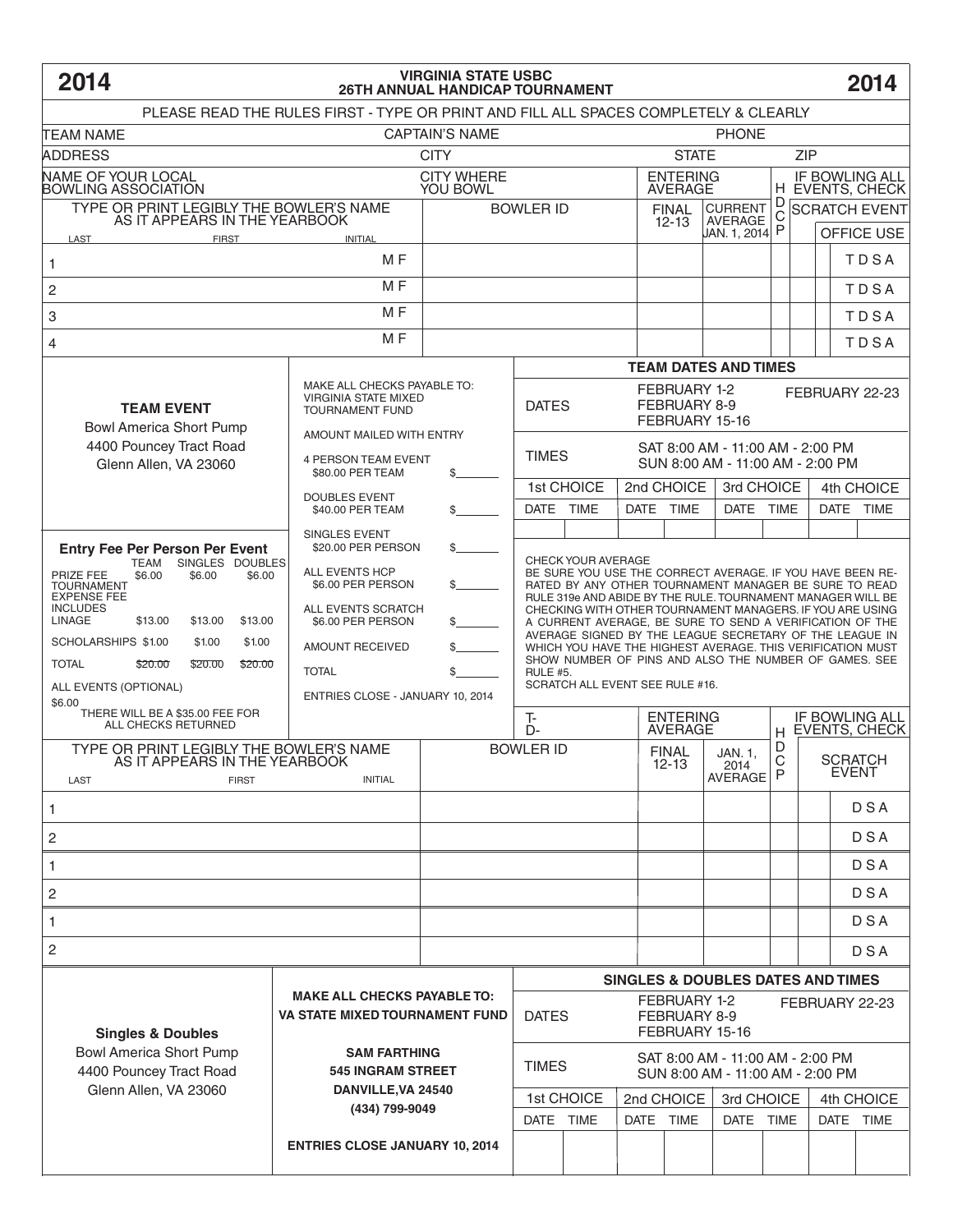#### **RULES AND REGULATIONS**

- 1. USBC Tournament Rules and Regulations shall govern the conduct of this Tournament.
- 2. ELIGIBILITY: All USBC members certified by the Virginia State USBC Associations in good standing are eligible to participate in this tournament. Bowlers who are not members of USBC can qualify for entry by paying an affiliate membership of \$21.00
- 3. TIME PREFERENCE: Entries will be scheduled in order of receipt.
- 4. PARTICIPATION: Bowlers entered in the doubles event must also enter the singles event. Likewise, all singles event entrants must also bowl in the doubles event. A bowler is not eligible to enter or compete more than once in the singles and doubles. A bowler may compete in the team event twice, but no more than two (2) bowlers from a previous entry can be on the second team. Not more than two (2) players on a team can place more than once in the prize standings. The team must consist of (2) two males and (2) two females. (Doubles Events must consist of (1) male and (1) female.)
- 5. TOURNAMENT AVERAGE: Entrants will use their highest USBC Adult certified yearbook average based on a minimum of 21 games for the 2011-2012 season. If no winter season average, the highest league average as of the end of the 2012 Adult summer season, provided 21 games or more have been bowled. If the entrant has no average, use the highest current USBC certified average, 21 games or more as of January 1, 2014. If the entrant does not have a January 1, 2014 average, use highest Jan. 10, 2014 certified average 21 games or more. All others will bowl scratch. ALL AVERAGES MUST BE VERIFIED PRIOR TO BOWLING. Association yearbooks' or secretaries' verification will be accepted. The 10-pin over last season average will not apply. (If the submitted average is different than the correct average, the bowler will automatically be reclassified with the handicap for the corrected average. (USBC Rule 319 does apply.)
- 6. HANDICAP: The handicap shall be 100% of the difference between the individual average and 230, based on three games for both male and female.
- 7. ORDER OF BOWLING: Teams will bowl as submitted on the entry form. Singles will be bowled before doubles. No substitute will be accepted for All-Events prize list participation when only one event, or portion of an event, has been bowled by the original bowler or another substitute.
- 8. ENTRY REQUIREMENTS: Entries will close at MIDNIGHT, JANUARY 10, 2014 All fees must accompany entry form. Make check or Money Order payable to the Virginia State Mixed Tournament Fund. (Returned checks \$35.00)
- 9. PRIZE MONEY AND DISTRIBUTION: Prize money shall be paid on a handicap basis. Prize money will be distributed at a ratio of at least 1 for every 10 entries in the team, double, men's singles and women's singles. All-Events prize money will be distributed at a ratio of at least 1 for every 20 entries in the men's and women's scratch and handicap categories. Prize checks will be mailed to the listed team captain. All tournament checks become VOID ninety (90) days after issuance.
- 10. ENTRY FEE: The entry fee will be \$20.00 per event. All entrants may enter All-Events by paying an optional All-Events prize fee. The entrant may pay \$6.00 each for scratch and handicap division or pay \$12.00 for both. Breakdown is as follows: Team: \$24.00 prize fee, \$52.00 expense fee includes lineage, \$4.00 to the Blake Harrison Memorial Scholarship Fund. Doubles: \$12.00 prize fee, \$26.00 expense fee includes lineage, \$2.00 to the Blake Harrison Memorial Scholarship Fund. Singles: \$6.00 prize fee, \$13.00 expense fee includes lineage, \$1.00 to the Blake Harrison Memorial Scholarship Fund. **All prize fees collected in an event or division of an event will be returned 100 percent to the participants in that event or division.**
- 11. LANE ASSIGNMENT: Lanes will be assigned by the Tournament Manager. Tournament manager reserves the right to create additional squads if necessary. However, no squad may be added after the final squad on February 23, 2014
- 12. REPLACEMENTS: Team captains may make replacements in the entry by reporting such replacements to the tournament manager at least 30 minutes prior to the time scheduled to bowl. Written verification of average must be submitted within 72 hours from shift starting time.
- 13. SUBSTITUTES: If a substitution is made in any event, the substitute must take the place of the bowler he or she is replacing. **NO REARRANGING WILL BE PERMITTED IN THE LINE-UP IN ANY OF THE EVENTS.** Substitutes will not be required to reimburse the original entrant for the entry fee paid, nor shall they be expected to give the original entrant any money won. A substitute replacing a bowler who entered into the All-Events shall be entered automatically provided the substitute replaces the original bowler in all three events.
- 14. OFFICIAL SCORE: The telescore will be the official score during the game, and the official score tabulation sheet will then be audited and obvious errors will be corrected. Protests involving the scores or any other rules must be made before payment of tournament prizes.
- 15. AVERAGE ADJUSTMENT: The tournament manager reserves the right to adjust any bowler's average prior to participation where there is evidence his or her average does not represent the bowler's true ability. USBC Rule 319E **WILL APPLY** to all bowlers.
- 16. ALL-EVENTS: All-Events will be determined using the bowler's first team event plus the doubles and singles scores. Men's and Women's All-Events, both scratch and handicap, will be separate events. Only bowlers who have paid the All-Events entry fee are eligible to win. **TO ENTER THE SCRATCH EVENT THE BOWLER MUST ENTER THE HANDICAP EVENT.**
- 17. PREMATURE TERMINATION: Premature termination of the tournament brought on by war, national emergency, or emergency causes relating thereto or therefrom, fire, national disaster, or any other reason beyond the control of the Virginia State USBC shall cause, to the extent required thereby, all advertised prizes, guaranteed or otherwise, to be prorated in accordance with the number of entrants in each of the respective events up to the time of such termination.
- 18. The Virginia State USBC has the right to refuse entrant into brackets and may request social security numbers where a possible 1099 may be issued for winners.